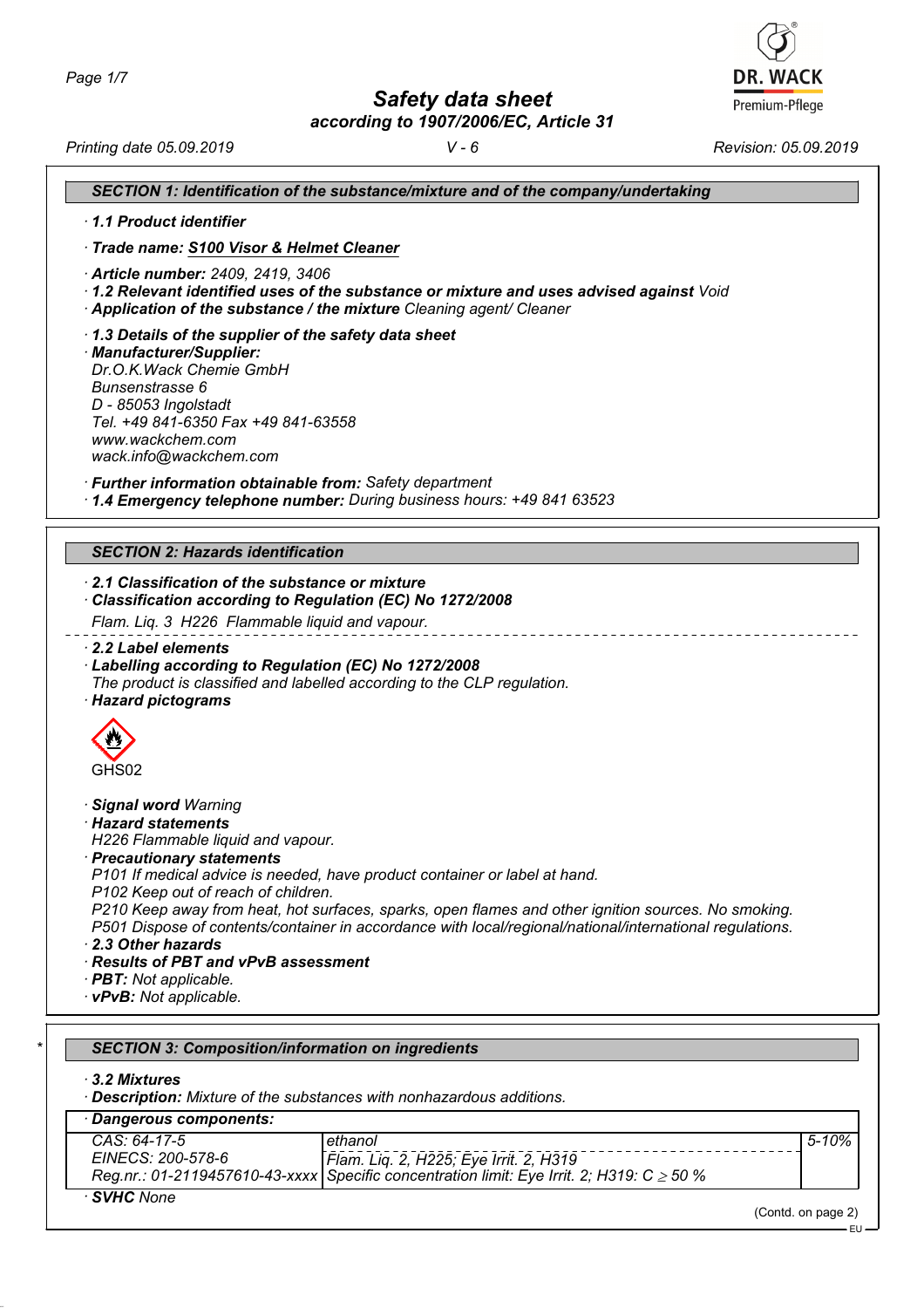*Safety data sheet according to 1907/2006/EC, Article 31*

*Printing date 05.09.2019 V - 6 Revision: 05.09.2019*

(Contd. of page 1)

*Trade name: S100 Visor & Helmet Cleaner*

*· Additional information: For the wording of the listed hazard phrases refer to section 16.*

# *SECTION 4: First aid measures*

*· 4.1 Description of first aid measures*

- *· General information: Take affected persons out into the fresh air.*
- *· After inhalation: Supply fresh air; consult doctor in case of complaints.*
- *· After skin contact:*

*Generally the product does not irritate the skin.*

- *Rinse with warm water.*
- *· After eye contact:*

*Rinse opened eye for several minutes under running water. If symptoms persist, consult a doctor.*

*· After swallowing:*

*If swallowed, do not induce vomiting: seek medical advice immediately and show this container or label.*

- *· 4.2 Most important symptoms and effects, both acute and delayed*
- *No further relevant information available.*

*· 4.3 Indication of any immediate medical attention and special treatment needed*

*No further relevant information available.*

#### *SECTION 5: Firefighting measures*

- *· 5.1 Extinguishing media*
- *· Suitable extinguishing agents:*

*CO2, powder or water spray. Fight larger fires with water spray or alcohol resistant foam.*

*· For safety reasons unsuitable extinguishing agents: Water with full jet*

*· 5.2 Special hazards arising from the substance or mixture*

*Formation of toxic gases is possible during heating or in case of fire.*

*· 5.3 Advice for firefighters*

*· Protective equipment: Wear self-contained respiratory protective device.*

## *SECTION 6: Accidental release measures*

*· 6.1 Personal precautions, protective equipment and emergency procedures Ensure adequate ventilation.*

*Keep away from ignition sources.*

*· 6.2 Environmental precautions: Do not allow to enter sewers/ surface or ground water.*

*· 6.3 Methods and material for containment and cleaning up: Absorb with liquid-binding material (sand, diatomite, acid binders, universal binders, sawdust). Dispose contaminated material as waste according to item 13.*

- *· 6.4 Reference to other sections*
- *See Section 7 for information on safe handling.*
- *See Section 8 for information on personal protection equipment.*

*See Section 13 for disposal information.*

## *SECTION 7: Handling and storage*

- *· 7.1 Precautions for safe handling*
- *The usual precautionary measures are to be adhered to when handling chemicals.*
- *· Information about fire and explosion protection: Keep ignition sources away Do not smoke.*

(Contd. on page 3)



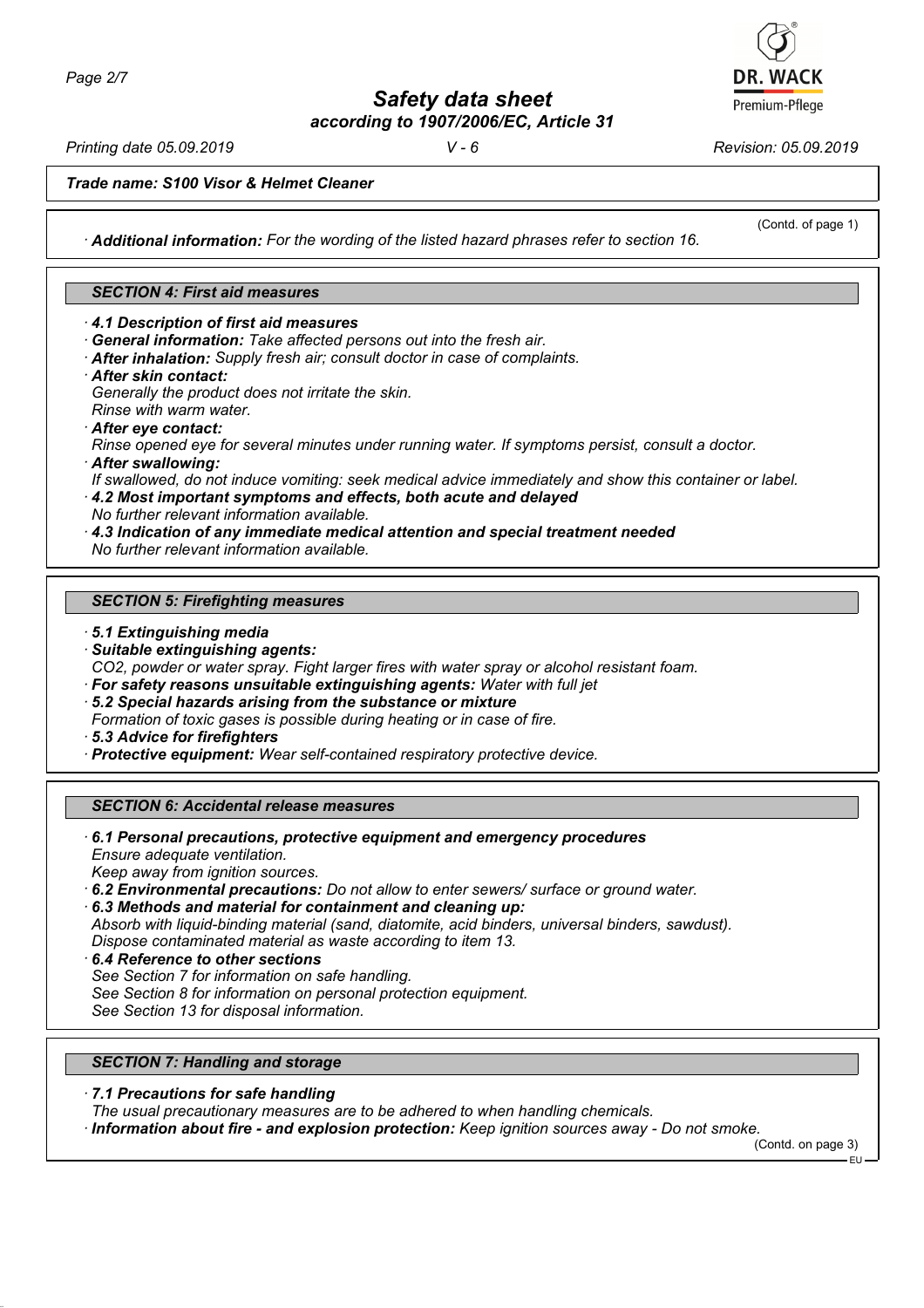*Page 3/7*

*Safety data sheet according to 1907/2006/EC, Article 31*

*Printing date 05.09.2019 V - 6 Revision: 05.09.2019*

*Trade name: S100 Visor & Helmet Cleaner*

(Contd. of page 2)

*· 7.2 Conditions for safe storage, including any incompatibilities*

*· Storage:*

*· Requirements to be met by storerooms and receptacles:*

*Store in cool, dry conditions in well sealed receptacles.*

- *· Information about storage in one common storage facility: Store away from foodstuffs.*
- *· Further information about storage conditions: Keep container tightly sealed.*
- *· 7.3 Specific end use(s) No further relevant information available.*

*SECTION 8: Exposure controls/personal protection*

*· Additional information about design of technical facilities: No further data; see item 7.*

*· 8.1 Control parameters*

*· Ingredients with limit values that require monitoring at the workplace:*

*The product does not contain any relevant quantities of materials with critical values that have to be monitored at the workplace.*

| DNE |  |
|-----|--|
|-----|--|

| 64-17-5 ethanol |                                                                                  |                                  |
|-----------------|----------------------------------------------------------------------------------|----------------------------------|
| Oral            | DNEL system. effects (long-term) 87 mg/kg KG/Tag (Consumer)                      |                                  |
| Dermal          | <b>DNEL</b> systemic effects                                                     | $343$ mg/kg (Worker)             |
|                 | DNEL system. effects (long-term) 206 mg/kg KG/Tag (Consumer)                     |                                  |
|                 | Inhalative   DNEL system. effects (long-term)   114 mg/m <sup>3</sup> (Consumer) |                                  |
|                 |                                                                                  | 950 mg/m <sup>3</sup> (Worker)   |
|                 | DNEL local effects (short-term)                                                  | 950 mg/m <sup>3</sup> (Consumer) |
|                 |                                                                                  | 1,900 mg/m <sup>3</sup> (Worker) |

# *· PNECs*

*64-17-5 ethanol*

*PNEC 0.79 mg/l (Meerwasser)*

*0.96 mg/l (fresh water)*

*· Additional information: The lists valid during the making were used as basis.*

- *· 8.2 Exposure controls*
- *· Personal protective equipment:*
- *· General protective and hygienic measures:*

*Keep away from foodstuffs, beverages and feed.*

*Wash hands before breaks and at the end of work.*

- *· Respiratory protection: Not necessary if room is well-ventilated.*
- *· Protection of hands:*
- *Protective gloves*

*The glove material has to be impermeable and resistant to the product/ the substance/ the preparation. Selection of the glove material on consideration of the penetration times, rates of diffusion and the degradation*

*· Material of gloves*

*Nitrile rubber, NBR*

*The selection of the suitable gloves does not only depend on the material, but also on further marks of quality and varies from manufacturer to manufacturer. As the product is a preparation of several substances, the resistance of the glove material can not be calculated in advance and has therefore to be checked prior to the application.*

*· Penetration time of glove material*

*The exact break trough time has to be found out by the manufacturer of the protective gloves and has to be observed.*

(Contd. on page 4)

EU

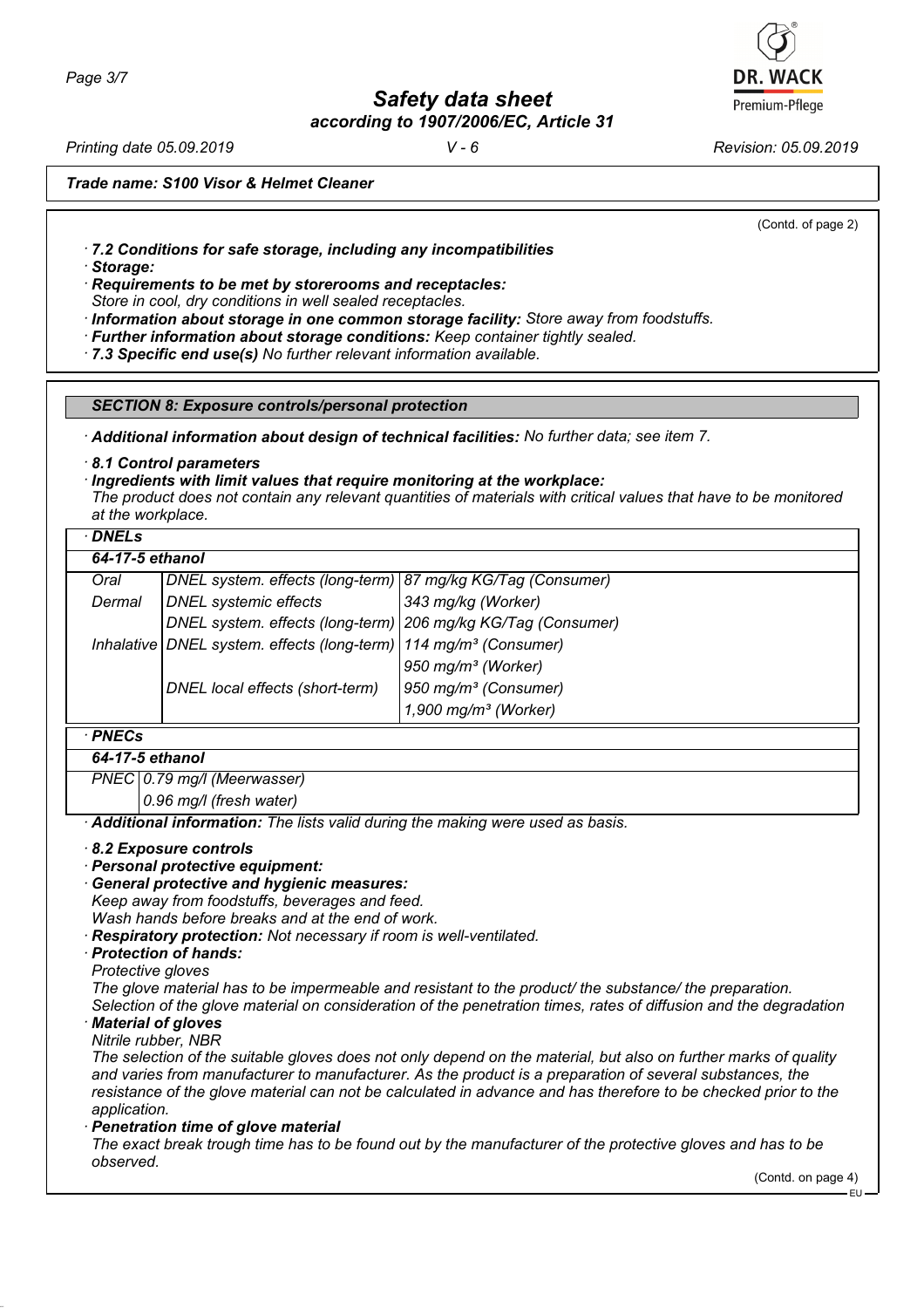

*Safety data sheet according to 1907/2006/EC, Article 31*

*Printing date 05.09.2019 V - 6 Revision: 05.09.2019*

(Contd. of page 3)

*Trade name: S100 Visor & Helmet Cleaner*

*· Eye protection: Safety glasses*

| · 9.1 Information on basic physical and chemical properties<br>· General Information<br>· Appearance:<br>Fluid<br>Form:<br>Colour:<br>Colourless<br>Fruit-like<br>· Odour:<br><b>Odour threshold:</b><br>Not determined<br>Not determined.<br>· pH-value:<br>Change in condition<br>$-4 °C$<br><b>Melting point/freezing point:</b><br>Initial boiling point and boiling range: 78-100 °C<br>47 °C<br>· Flash point:<br>· Flammability (solid, gas):<br>Not applicable.<br>Not determined<br>· Ignition temperature:<br>Decomposition temperature:<br>Not determined.<br>Product is not selfigniting.<br>· Auto-ignition temperature:<br><b>Explosive properties:</b><br>mixtures are possible.<br>· Explosion limits:<br>Lower:<br>Void<br>Void<br><b>Upper:</b><br>Vapour pressure at 20 °C:<br>28 hPa<br>· Density at 20 °C:<br>$0,98 + -0,02$ g/cm <sup>3</sup><br>(DIN 51757)<br>· Relative density<br>Not determined.<br>· Vapour density<br>Not determined.<br>· Evaporation rate<br>Not determined.<br>· Solubility in / Miscibility with<br>Soluble.<br>water:<br>· Partition coefficient: n-octanol/water:<br>Not determined.<br>· Viscosity:<br>Not determined.<br>Dynamic:<br><b>Kinematic:</b><br>Not determined. | <b>SECTION 9: Physical and chemical properties</b> |                                                                      |  |
|--------------------------------------------------------------------------------------------------------------------------------------------------------------------------------------------------------------------------------------------------------------------------------------------------------------------------------------------------------------------------------------------------------------------------------------------------------------------------------------------------------------------------------------------------------------------------------------------------------------------------------------------------------------------------------------------------------------------------------------------------------------------------------------------------------------------------------------------------------------------------------------------------------------------------------------------------------------------------------------------------------------------------------------------------------------------------------------------------------------------------------------------------------------------------------------------------------------------------------|----------------------------------------------------|----------------------------------------------------------------------|--|
|                                                                                                                                                                                                                                                                                                                                                                                                                                                                                                                                                                                                                                                                                                                                                                                                                                                                                                                                                                                                                                                                                                                                                                                                                                |                                                    |                                                                      |  |
|                                                                                                                                                                                                                                                                                                                                                                                                                                                                                                                                                                                                                                                                                                                                                                                                                                                                                                                                                                                                                                                                                                                                                                                                                                |                                                    |                                                                      |  |
|                                                                                                                                                                                                                                                                                                                                                                                                                                                                                                                                                                                                                                                                                                                                                                                                                                                                                                                                                                                                                                                                                                                                                                                                                                |                                                    |                                                                      |  |
|                                                                                                                                                                                                                                                                                                                                                                                                                                                                                                                                                                                                                                                                                                                                                                                                                                                                                                                                                                                                                                                                                                                                                                                                                                |                                                    |                                                                      |  |
|                                                                                                                                                                                                                                                                                                                                                                                                                                                                                                                                                                                                                                                                                                                                                                                                                                                                                                                                                                                                                                                                                                                                                                                                                                |                                                    |                                                                      |  |
|                                                                                                                                                                                                                                                                                                                                                                                                                                                                                                                                                                                                                                                                                                                                                                                                                                                                                                                                                                                                                                                                                                                                                                                                                                |                                                    |                                                                      |  |
|                                                                                                                                                                                                                                                                                                                                                                                                                                                                                                                                                                                                                                                                                                                                                                                                                                                                                                                                                                                                                                                                                                                                                                                                                                |                                                    |                                                                      |  |
|                                                                                                                                                                                                                                                                                                                                                                                                                                                                                                                                                                                                                                                                                                                                                                                                                                                                                                                                                                                                                                                                                                                                                                                                                                |                                                    |                                                                      |  |
|                                                                                                                                                                                                                                                                                                                                                                                                                                                                                                                                                                                                                                                                                                                                                                                                                                                                                                                                                                                                                                                                                                                                                                                                                                |                                                    |                                                                      |  |
|                                                                                                                                                                                                                                                                                                                                                                                                                                                                                                                                                                                                                                                                                                                                                                                                                                                                                                                                                                                                                                                                                                                                                                                                                                |                                                    |                                                                      |  |
|                                                                                                                                                                                                                                                                                                                                                                                                                                                                                                                                                                                                                                                                                                                                                                                                                                                                                                                                                                                                                                                                                                                                                                                                                                |                                                    |                                                                      |  |
|                                                                                                                                                                                                                                                                                                                                                                                                                                                                                                                                                                                                                                                                                                                                                                                                                                                                                                                                                                                                                                                                                                                                                                                                                                |                                                    |                                                                      |  |
|                                                                                                                                                                                                                                                                                                                                                                                                                                                                                                                                                                                                                                                                                                                                                                                                                                                                                                                                                                                                                                                                                                                                                                                                                                |                                                    | Product is not explosive. However, formation of explosive air/vapour |  |
|                                                                                                                                                                                                                                                                                                                                                                                                                                                                                                                                                                                                                                                                                                                                                                                                                                                                                                                                                                                                                                                                                                                                                                                                                                |                                                    |                                                                      |  |
|                                                                                                                                                                                                                                                                                                                                                                                                                                                                                                                                                                                                                                                                                                                                                                                                                                                                                                                                                                                                                                                                                                                                                                                                                                |                                                    |                                                                      |  |
|                                                                                                                                                                                                                                                                                                                                                                                                                                                                                                                                                                                                                                                                                                                                                                                                                                                                                                                                                                                                                                                                                                                                                                                                                                |                                                    |                                                                      |  |
|                                                                                                                                                                                                                                                                                                                                                                                                                                                                                                                                                                                                                                                                                                                                                                                                                                                                                                                                                                                                                                                                                                                                                                                                                                |                                                    |                                                                      |  |
|                                                                                                                                                                                                                                                                                                                                                                                                                                                                                                                                                                                                                                                                                                                                                                                                                                                                                                                                                                                                                                                                                                                                                                                                                                |                                                    |                                                                      |  |
|                                                                                                                                                                                                                                                                                                                                                                                                                                                                                                                                                                                                                                                                                                                                                                                                                                                                                                                                                                                                                                                                                                                                                                                                                                |                                                    |                                                                      |  |
|                                                                                                                                                                                                                                                                                                                                                                                                                                                                                                                                                                                                                                                                                                                                                                                                                                                                                                                                                                                                                                                                                                                                                                                                                                |                                                    |                                                                      |  |
|                                                                                                                                                                                                                                                                                                                                                                                                                                                                                                                                                                                                                                                                                                                                                                                                                                                                                                                                                                                                                                                                                                                                                                                                                                |                                                    |                                                                      |  |
|                                                                                                                                                                                                                                                                                                                                                                                                                                                                                                                                                                                                                                                                                                                                                                                                                                                                                                                                                                                                                                                                                                                                                                                                                                |                                                    |                                                                      |  |
|                                                                                                                                                                                                                                                                                                                                                                                                                                                                                                                                                                                                                                                                                                                                                                                                                                                                                                                                                                                                                                                                                                                                                                                                                                |                                                    |                                                                      |  |
|                                                                                                                                                                                                                                                                                                                                                                                                                                                                                                                                                                                                                                                                                                                                                                                                                                                                                                                                                                                                                                                                                                                                                                                                                                |                                                    |                                                                      |  |
|                                                                                                                                                                                                                                                                                                                                                                                                                                                                                                                                                                                                                                                                                                                                                                                                                                                                                                                                                                                                                                                                                                                                                                                                                                | · 9.2 Other information                            | No further relevant information available.                           |  |

# *SECTION 10: Stability and reactivity*

*· 10.1 Reactivity No further relevant information available.*

*· 10.2 Chemical stability*

*· Thermal decomposition / conditions to be avoided: No decomposition if used according to specifications.*

*· 10.3 Possibility of hazardous reactions Reacts with strong oxidising agents.*

*· 10.4 Conditions to avoid No further relevant information available.*

(Contd. on page 5)

## EU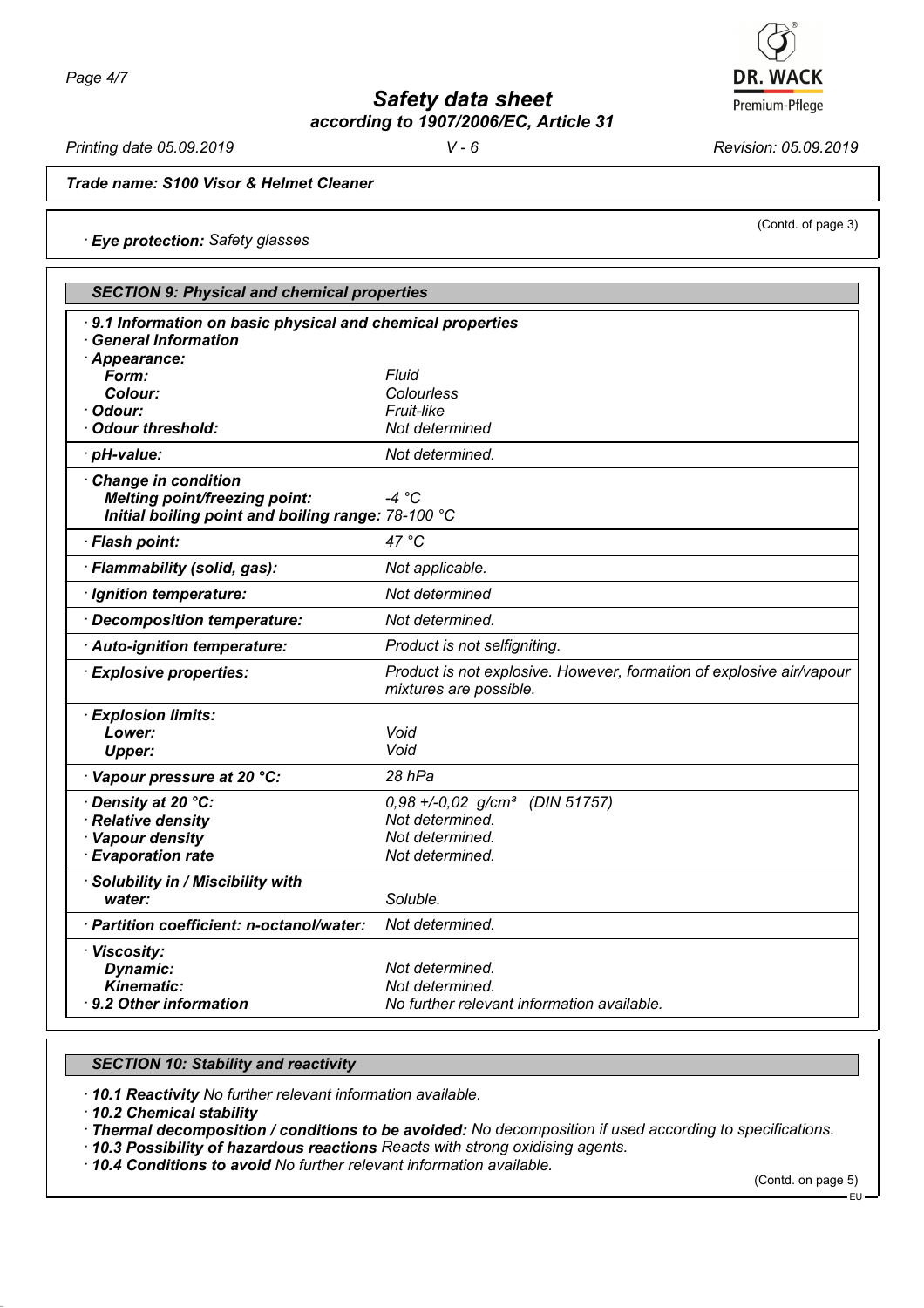*Page 5/7*

*Safety data sheet according to 1907/2006/EC, Article 31*

*Printing date 05.09.2019 V - 6 Revision: 05.09.2019*

(Contd. of page 4)

*Trade name: S100 Visor & Helmet Cleaner*

*· 10.5 Incompatible materials: Store away from oxidising agents.*

*· 10.6 Hazardous decomposition products:*

*No decomposition if used and stored according to specifications. In case of fire, the following can be released: Carbon monoxide and carbon dioxide*

# *SECTION 11: Toxicological information*

*· 11.1 Information on toxicological effects*

*· Acute toxicity Based on available data, the classification criteria are not met.*

# *· LD/LC50 values relevant for classification:*

*64-17-5 ethanol Oral LD50 10,470 mg/kg (rat) Dermal LD50 >2,000 mg/kg (rabbit) Inhalative LC50/4 h >20 mg/l (mouse)*

*· Specific symptoms in biological assay: Not determined*

*· Primary irritant effect:*

*· Skin corrosion/irritation Based on available data, the classification criteria are not met.*

*· Serious eye damage/irritation Based on available data, the classification criteria are not met.*

*· Respiratory or skin sensitisation Based on available data, the classification criteria are not met.*

*· CMR effects (carcinogenity, mutagenicity and toxicity for reproduction)*

*· Germ cell mutagenicity Based on available data, the classification criteria are not met.*

*· Carcinogenicity Based on available data, the classification criteria are not met.*

*· Reproductive toxicity Based on available data, the classification criteria are not met.*

*· STOT-single exposure Based on available data, the classification criteria are not met.*

*· STOT-repeated exposure Based on available data, the classification criteria are not met.*

*· Aspiration hazard Based on available data, the classification criteria are not met.*

# *SECTION 12: Ecological information*

*· 12.1 Toxicity*

*· Aquatic toxicity:*

*64-17-5 ethanol*

*EC50/48h >10,000 mg/l (daphnia magna)*

*LC50/48h 8,140 mg/l (leuciscus idus)*

*· 12.2 Persistence and degradability No further relevant information available.*

*· 12.3 Bioaccumulative potential No further relevant information available.*

*· 12.4 Mobility in soil No further relevant information available.*

*· Additional ecological information:*

*· General notes:*

*The surfactant(s) contained in this preparation complies(comply) with the biodegradability criteria as laid down in Regulation (EC) No.648/2004 on detergents. Data to support this assertion are held at the disposal of the competent authorities of the Member States and will be made available to them, at their direct request or at the request of a detergent manufacturer.*

*Water hazard class 1 (German Regulation) (Self-assessment): slightly hazardous for water*

*Do not allow undiluted product or large quantities of it to reach ground water, water course or sewage system. · 12.5 Results of PBT and vPvB assessment*

*· PBT: Not applicable.*

*· vPvB: Not applicable.*

(Contd. on page 6)

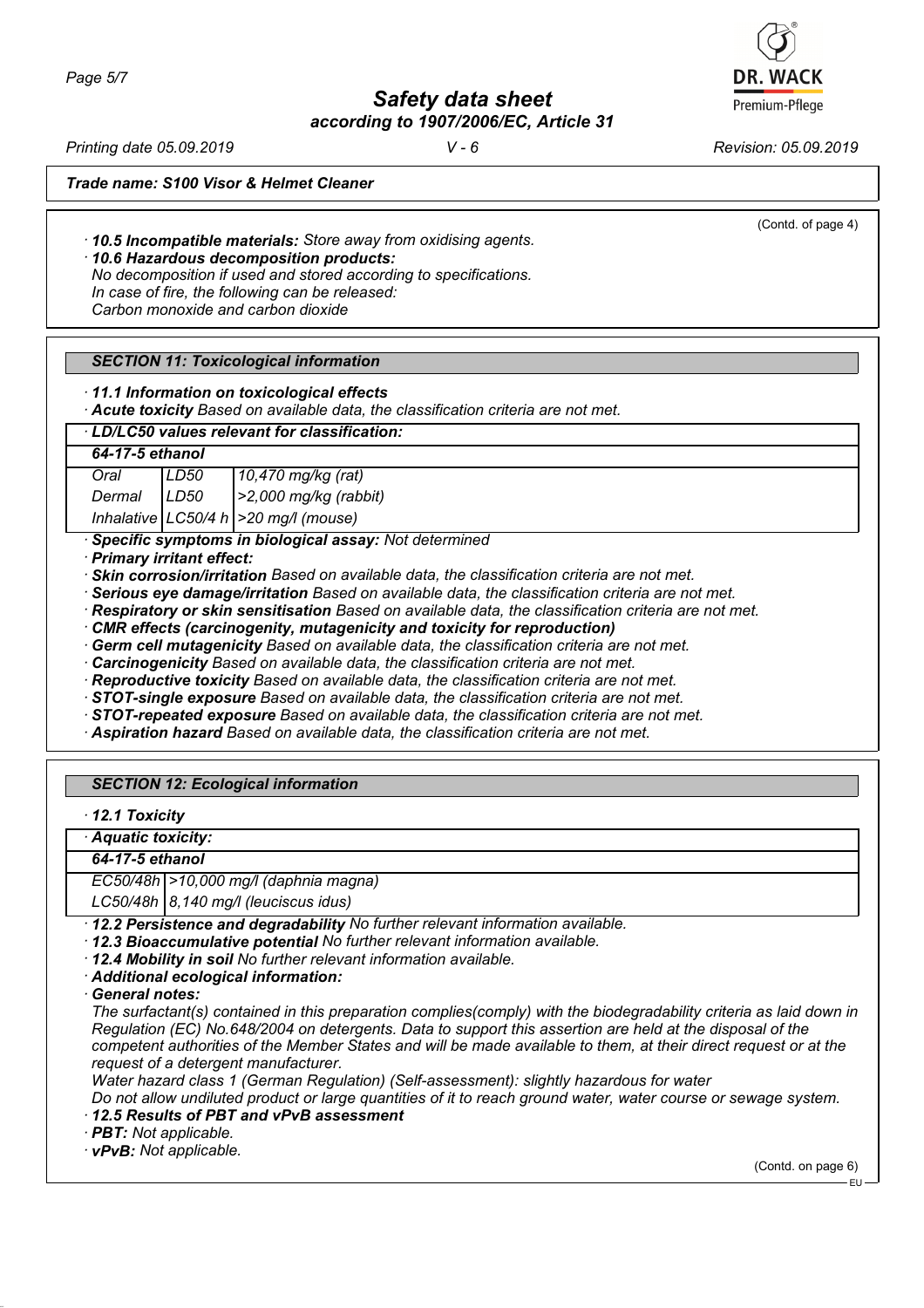*Safety data sheet according to 1907/2006/EC, Article 31*

*Printing date 05.09.2019 V - 6 Revision: 05.09.2019*

(Contd. of page 5)

*Trade name: S100 Visor & Helmet Cleaner*

*· 12.6 Other adverse effects No further relevant information available.*

#### *SECTION 13: Disposal considerations*

*· 13.1 Waste treatment methods*

*· Recommendation Disposal must be made according to official regulations.*

*· European waste catalogue*

*20 00 00 MUNICIPAL WASTES (HOUSEHOLD WASTE AND SIMILAR COMMERCIAL, INDUSTRIAL AND INSTITUTIONAL WASTES) INCLUDING SEPARATELY COLLECTED FRACTIONS 20 01 00 separately collected fractions (except 15 01) 20 01 30 detergents other than those mentioned in 20 01 29*

*· Uncleaned packaging:*

*· Recommendation: Disposal must be made according to official regulations.*

| <b>SECTION 14: Transport information</b>                                          |                                                       |  |
|-----------------------------------------------------------------------------------|-------------------------------------------------------|--|
| $\cdot$ 14.1 UN-Number<br>· ADR, ADN, IMDG, IATA                                  | Void                                                  |  |
| 14.2 UN proper shipping name<br>· ADR, ADN, IMDG, IATA                            | Void                                                  |  |
| 14.3 Transport hazard class(es)                                                   |                                                       |  |
| · ADR, ADN, IMDG, IATA<br>· Class                                                 | Void                                                  |  |
| 14.4 Packing group<br>· ADR, IMDG, IATA                                           | Void                                                  |  |
| 14.5 Environmental hazards:<br>· Marine pollutant:                                | None<br>No                                            |  |
| 14.6 Special precautions for user                                                 | None                                                  |  |
| 14.7 Transport in bulk according to Annex II of<br><b>Marpol and the IBC Code</b> | Not applicable.                                       |  |
| · Transport/Additional information:                                               |                                                       |  |
| $\cdot$ ADR<br>· Remarks:                                                         | Not dangerous good. ADR Special Provisions No.144.    |  |
| · IMDG<br>· Remarks:                                                              | Not dangerous good. IMDG-Code Special Provisions 144. |  |
| $\cdot$ IATA<br>· Remarks:                                                        | Not dangerous good. IATA Special Provisions No. A 58. |  |
| · UN "Model Regulation":                                                          | Void                                                  |  |

# *SECTION 15: Regulatory information*

*· 15.1 Safety, health and environmental regulations/legislation specific for the substance or mixture No further relevant information available.*

(Contd. on page 7)